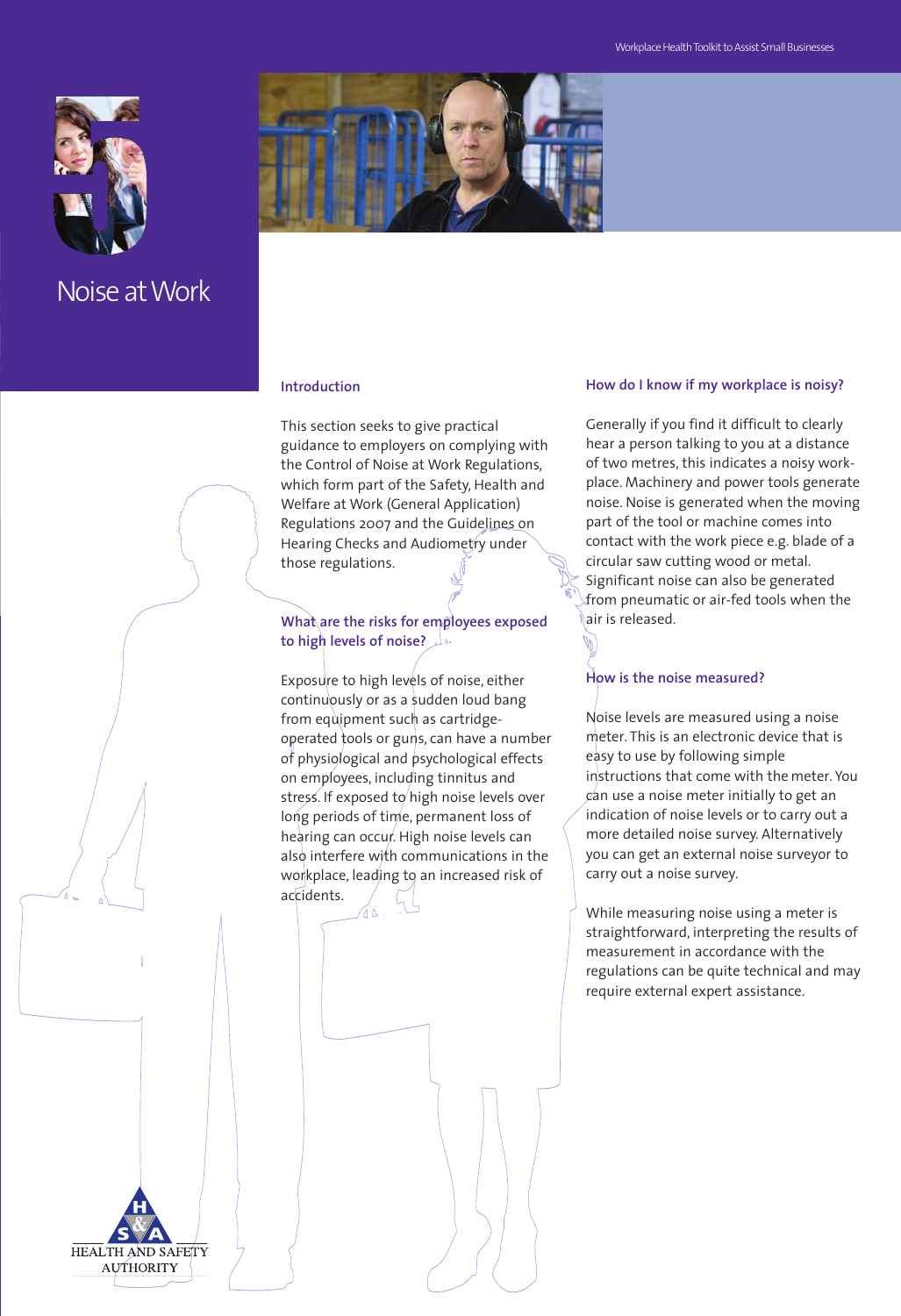## Noise atWork

#### **What are the units of noise?**

Noise is measured in units known as decibels (dB). Noise can be measured both as an average level over a day or as a maximum instantaneous level. These terms are described as follows:

The daily noise exposure level is the average exposure level over an eighthour day and is expressed as LEX, 8h dB (A).

Peak sound pressure is the maximum value of the noise pressure and is expressed as ppeak dB (C).

As a rough guide, if it is difficult to hear a normal conversation at a distance of two metres from the person speaking, it is likely that the noise level in the area is above 80 dB (A).

#### **What are exposure action values?**

These are the daily noise exposure levels or peak sound pressure levels, which if exceeded for any employee require specified actions to be taken by the employer to reduce risk. The exposure action values do not take account of any attenuation or reduction in noise exposure provided by hearing protection.

There are two action values:

- **Lower exposure action values:**
- $\blacksquare$  LEX, 8h = 80 dB (A)
- $\n<sub>p</sub>$  ppeak = 135 dB (C)

**Upper exposure action values:**

- $LEX,8h = 85$  dB (A)
- **■** ppeak = 137 dB (C)

#### **What is the exposure limit value?**

This is the level of daily noise exposure or peak sound pressure that must not be exceeded for any employee. In determining an employee's effective exposure, you may take account of the attenuation provided by hearing protection worn by the employee.

#### **Exposure limit values:**

- **LEX,8h** =  $87$  dB (A)
- $\n<sub>Ppeak</sub> = 140 dB (C)$

## **What measures are required above the lower exposure action value of 80 dB (A)?**

You must reduce noise exposure and make an audiometric screening test available to employees.

#### **What measures are required above the upper exposure action value of 85 dB (A)?**

You must design and implement a programme to reduce noise exposure. Mandatory warning signs must be displayed, and hearing protectors must be available and must be worn. A hearing check, including audiometric screening test, must be made available to employees.

## **How often should measurements be taken?**

Measurement of noise must be repeated at appropriate intervals especially if there is any significant change in work patterns or equipment. The measurements must reflect the actual amount of noise the employee is exposed to over the working day. Measurements can either be taken using the appropriate equipment in the workplace used by the employee or by using instruments attached to the employee.

#### **Should I inform employees when noise exceeds the lower action exposure level of 80 dB (A)?**

Yes. Employees are entitled to know:

- **■** Results of the risk assessment.
- Measures taken to reduce exposure.
- How to use hearing protectors correctly.
- Results of audiometry.

#### **How is noise exposure reduced?**

You must reduce the risks resulting from exposure to noise to the lowest level reasonably practicable, taking account of technical progress and the availability of measures to control the noise, in particular at source.

Consideration should be given to:

- **■** Choice of work equipment.
- Design and layout of work
- equipment and workstations. ■ Proper use of work equipment.
- **■** Reducing airborne noise by shields, enclosures and sound-absorbent coverings.
- Reducing structure-borne noise by damping or isolation.
- Maintaining work equipment.
- Organisation of work to limit duration and intensity of exposure.
- **■** Adequate rest periods.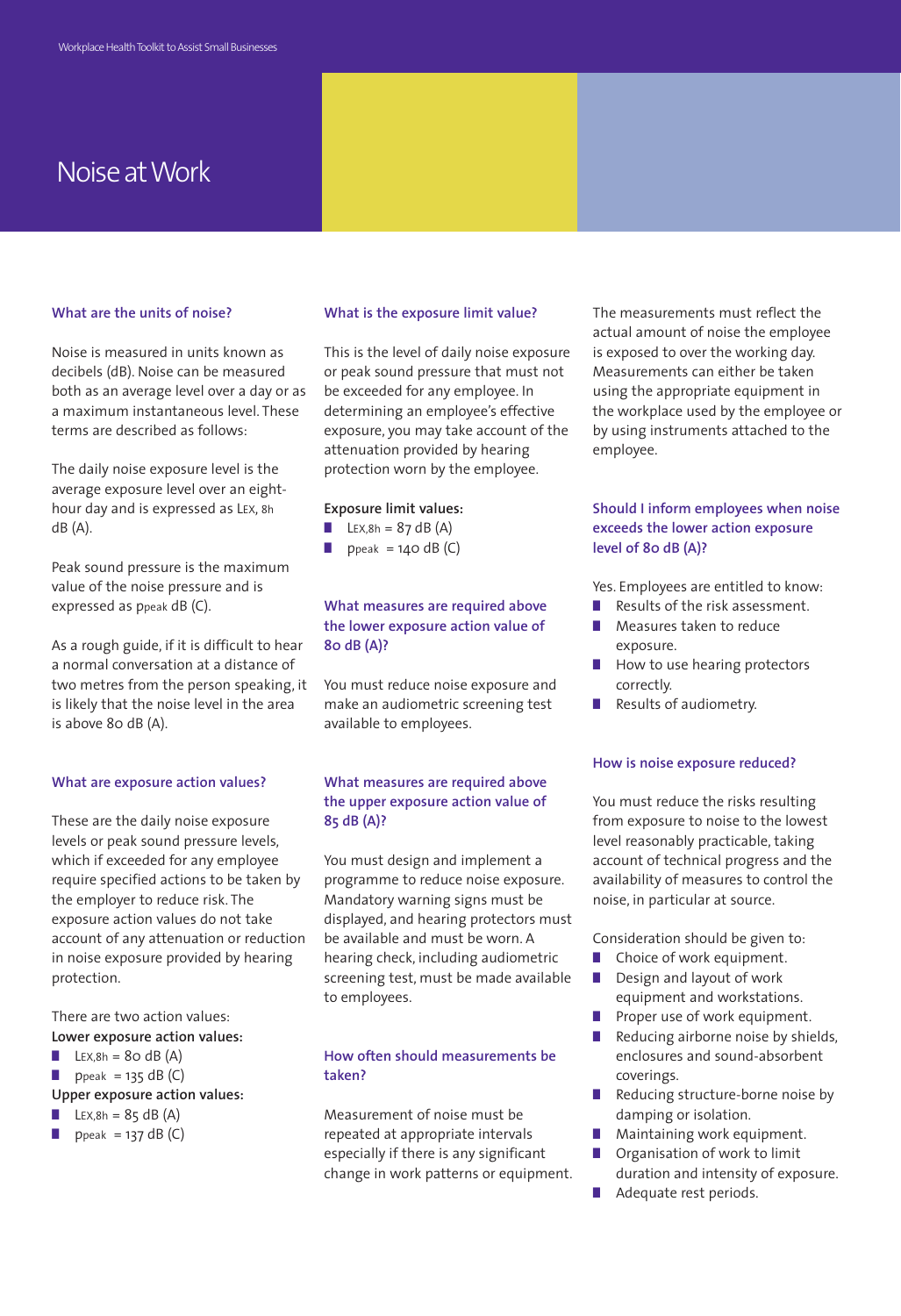#### **Should I carry out a noise risk assessment?**

Employers are required to carry out a risk assessment where employees are liable to be exposed to noise at work above the lower exposure action level.

Please see Section 2 of this Toolkit on the five-step risk assessment process.

## **What should I pay particular attention to when carrying out a risk assessment?**

- The level, type and duration of the exposure.
- **■** Whether the exposure action values and limit values are exceeded.
- The routine work employees carry out or are likely to carry out.
- **■** Variations in the type of work.
- **■** Direct and indirect effects of noise. ■ Identifying what it is possible to
- control, and how the risk can be reduced.
- The availability of alternative equipment that is provided to reduce the noise emission.
- **■** The availability of adequate hearing protection.
- **■** Results of any health surveillance.

#### **Does it matter how long an employee is exposed to noise?**

The potential risk to an employee's hearing can be related to the length of time the person is exposed to certain levels of noise, both the daily and the cumulative amounts over a number of years.

## **When should I review the risk assessment?**

The risk assessment should be reviewed when:

- There has been a significant change in the workplace (e.g. a new machine has been installed).
- It is no longer deemed to be valid.
- **■** The results of health surveillance find identifiable hearing damage.

## **What information and training should employees receive?**

Information and training relating to risk resulting from exposure to noise should include:

- The nature of such risks.
- The organisational and technical measures taken.
- The exposure limit values and the exposure action values.
- The results of the risk assessment and measurements of the noise and an explanation of their significance and the potential risks.
- The correct use of hearing protectors.
- Why and how to detect and report signs of hearing damage.
- **■** The circumstances in which health surveillance is made available to employees, and its purpose.
- Safe working practices to minimise exposure to noise.

## **What steps can I take to prevent or control the risks associated with noise-induced hearing loss?**

As with any other hazard, the control of noise has a hierarchy of control options: elimination, substitution, reduction, personal protective equipment (PPE) etc.

Noise elimination and control can be seen as:

- Engineering measures, for example control of vibration by damping or tightening parts in the noise source.
- Administrative measures, for example by good procurement or by rescheduling work to decrease exposure time of the employees involved.
- Use of PPE, as a last resort, for example by the use of suitably selected personal ear protection.

The options can be summarised as follows:

- If possible, remove the source of noise from the workplace.
- Control the noise at source by identifying what is actually making the noise in the noise source and dealing with the problem.
- Use collective control measures, for example engineering controls such as enclosing the noise source, workplace design such as isolating the noise source or suitable acoustics within the work area to reduce the transmission of noise.
- Use individual control measures (PPE) if the measures above are not adequate.

## **Is it my responsibility to provide Personal Protective Equipment (PPE)?**

Yes, the employer must supply sufficient numbers of suitable ear protectors where the lower exposure action level is exceeded. You should consult with the employees regarding suitability and adequacy of the type chosen.

You must also ensure that all hearing protection is properly stored when not in use and that a suitable programme for cleaning and maintenance of the hearing protection is introduced.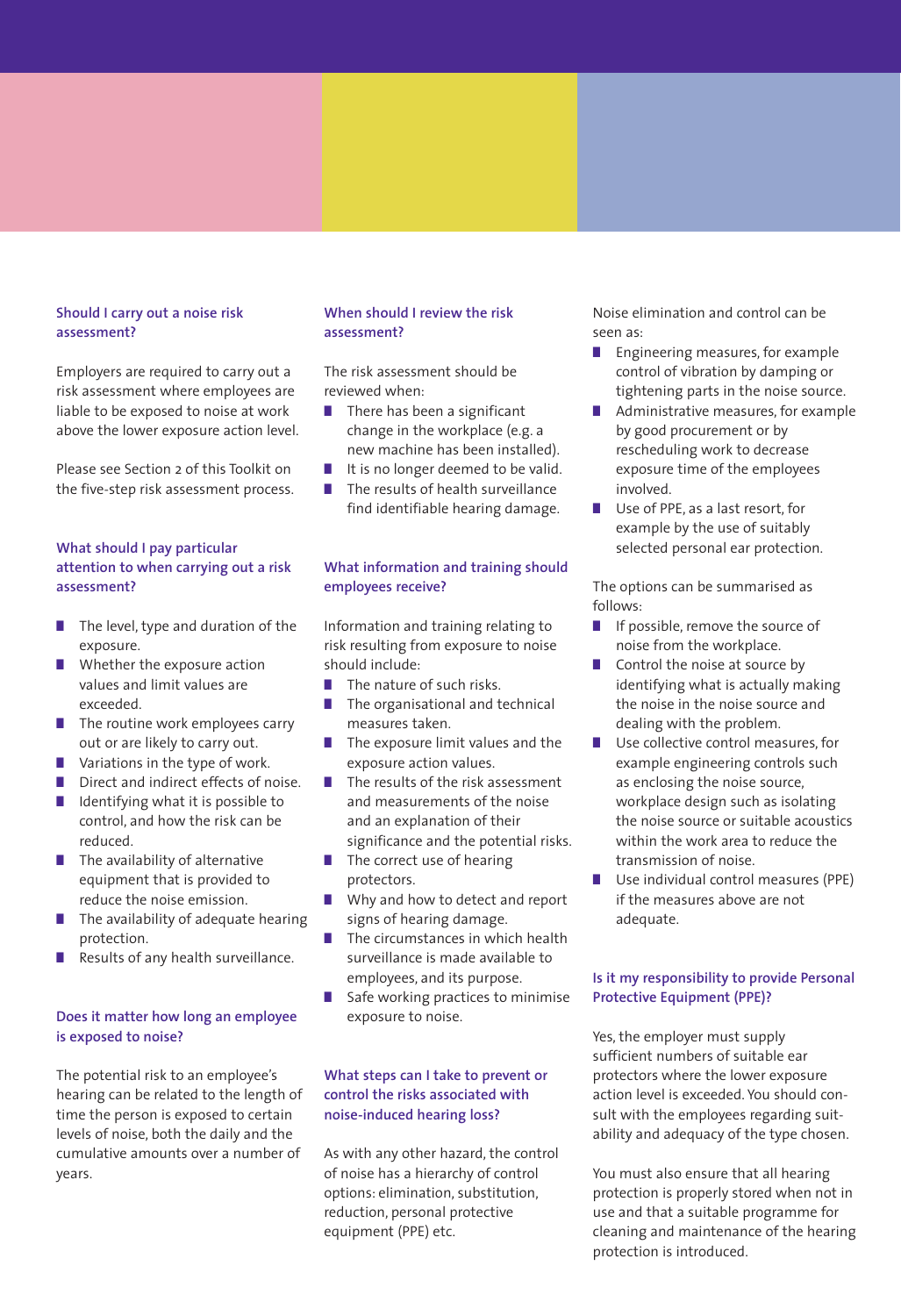All employees need proper training to put the earplugs in properly.

#### **When must PPE be worn?**

Whereas you must make PPE available to employees when the lower exposure action level is exceeded, employees must wear the PPE when the upper exposure action level is exceeded.

Work activities that may require the use of PPE include:

- Work with metal presses.
- Work with pneumatic drills.
- Work with turbines.
- The work of ground staff at airports.
- **■** Pipe-driving work.
- **■** Wood and textile work.

#### **What type of PPE should be used?**

PPE should be used as a last resort after all efforts to eliminate or reduce the source of the noise have been exhausted.

Types of PPE include:

- Earplugs and similar devices.
- **■** Full acoustic helmets.
- **Earmuffs which can be fitted to** industrial helmets.
- Ear defenders with receiver for LF induction loop.
- **Ear protection with intercom** equipment.

There are Irish, British and International Standards (ISO) set for ear protectors. Contact the National Standards Authority of Ireland for further details.

#### **How should PPE be chosen?**

The choice between earmuff and earplugs must be made using the following criteria:

- The level of protection should be determined after measuring the level of the noise and the relevant frequencies.
- The type of protection selected will depend on the type of work and personal characteristics of the employee. For example, people who have to wear eye protection during grinding may have a limited range of products available as the hearing protection has to be complementary with the eye protection. The arms of spectacles or goggles can stop a good seal with earmuffs so the person loses hearing protection. Also facial hair may reduce the seal achieved by the ear protectors so that the protection is reduced.
- The type of workplace may also influence the range of protection available (e.g. use of earplugs in dirty workplaces may increase the risk of ear infection).
- Earplugs may not fit everyone. Employees with a narrow ear canal or ear infections may not be able to use earplugs.
- **Earplugs may cause ear infections.** To avoid this problem disposable plugs should not be re-used often or shared and non-disposable plugs should be properly cleaned at regular and frequent intervals in accordance with the manufacturer's instructions.
- Some people experience dizziness and a sensation of vertigo when using earplugs.
- Some people find wearing earmuffs uncomfortable, particularly in warm or humid working conditions.

#### **Can an employee in a noisy environment be overprotected?**

Yes. If the protection (known as attenuation) provided by personal ear protection is too high, employees can be overprotected. Communication becomes difficult and people end up working in isolation. Standard EN 458 states that the level of attenuation is good if the noise level is 5 dB under the national action level. This will mean that communications in the workplace are not disturbed too much.

#### **Can a noisy work environment increase the likelihood of accidents?**

Yes. A noisy workplace can increase the risk of accidents in two ways:

- High noise levels can make it more difficult to hear approaching dangers (e.g. vehicles), verbal warnings or alarms.
- Noise can increase the likelihood of accidents through creating demands on attention and affecting concentration. Information will be processed less efficiently, reflexes will be slower and risk-taking will increase. This does not leave much capacity for noticing risks and emergencies that may cause accidents and therefore increases the likelihood of accidents happening.

## **What is the purpose of hearing checks and audiometric testing?**

Hearing checks and audiometric testing seek to provide an early diagnosis of any hearing loss due to noise and to assist in the preservation of hearing.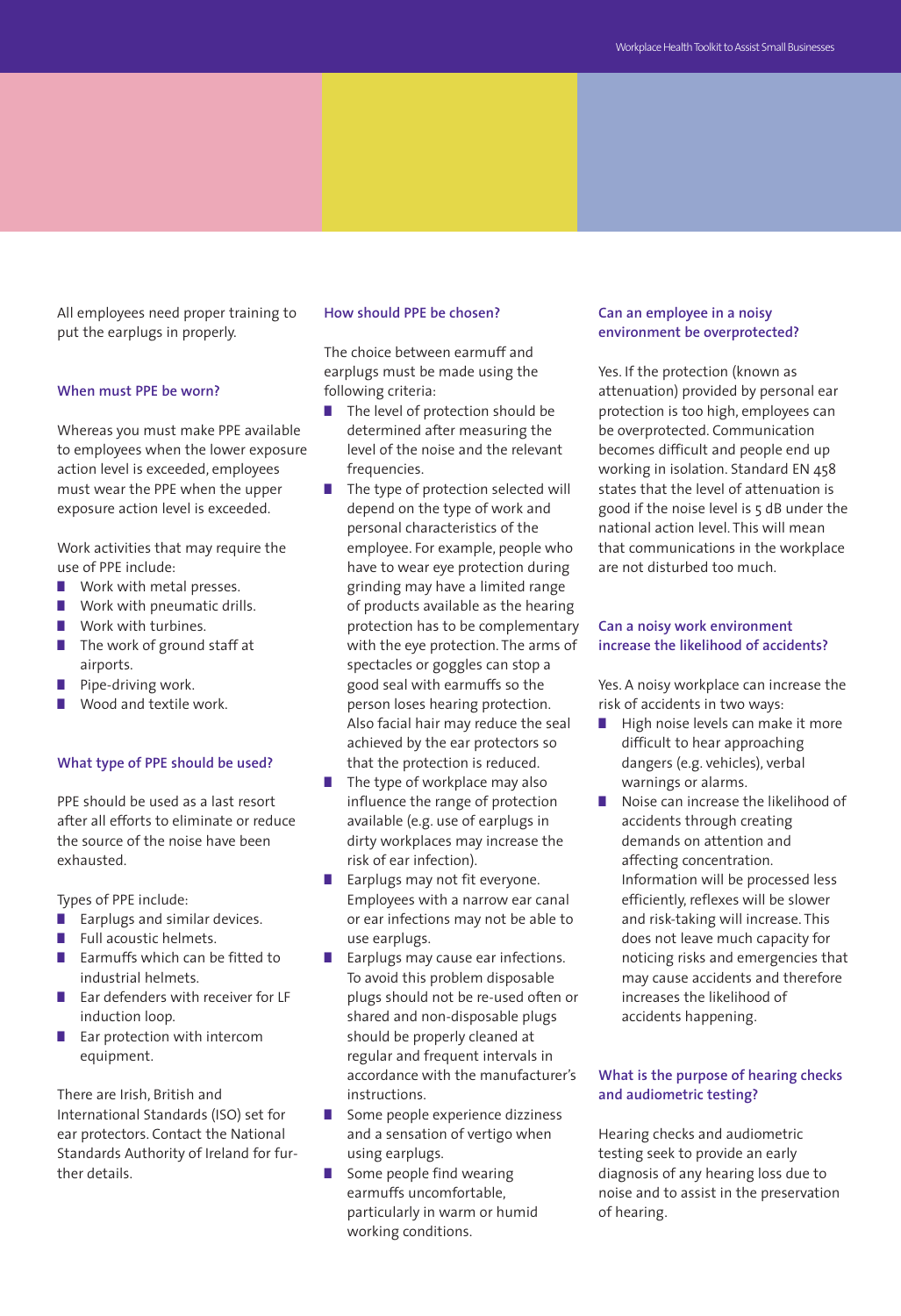#### **Who should health surveillance be made available to?**

Health surveillance should be made available to employees where the risk assessment reveals a risk to their health. Health surveillance includes hearing checks and audiometric screening tests.

A hearing check involves:

- Taking a medical history, with particular reference to ear problems and existing ear protection use.
- **■** Examining the external auditory canal and the tympanic membrane.
- The audiometric screening test.

Audiometric screening tests should be made available to employees exposed to noise above the lower exposure action value. Hearing checks including audiometric screening tests should be made available for employees exposed to noise above the upper exposure action value.

A health record is required to be maintained for each employee who undergoes health surveillance.

#### **What are the categories arising from audiometric screening tests?**

There are four hearing categories arising from audiometric screening tests:

**Category 1:** acceptable hearing ability; no action required.

**Category 2:** mild hearing impairment; warning required.

**Category 3:** poor hearing; referral required.

**Category 4:** rapid hearing loss; referral required.

#### **How often should audiometric testing take place?**

The first audiometric screening test should be made available within twelve months of the employee being exposed to noise above the lower exposure action level. However, a baseline pre-employment test is preferable.

For those categorised as having acceptable hearing ability (category 1), a second screening test should be conducted within a year and thereafter at the recommended interval of not more than five years, reduced to three years if the upper exposure action level is exceeded or yearly if exposure is greater than 95 dB (A). A three-year interval is generally recommended.

For those in category 2, it is recommended that testing takes place every two years. Referrals (categories 3 and 4) should be tested annually.

## **What should I do if an employee is found to have hearing damage as a result of exposure to noise at work?**

- Ensure that the registered medical practitioner informs the employee of his or her test results.
- Review the risk assessment and the control measures provided to eliminate or reduce risks.
- **■** Take account of the advice of the registered medical practitioner or any other competent person in reducing the risk, including assigning the employee to other work where there is no risk of further exposure.
- **■** Ensure systematic health surveillance of other employees who may be similarly exposed.

#### **Contacts/References**

See the HSA's website (www.hsa.ie) for copies of:

- **Guide to the Safety, Health and Welfare at Work (General Application) Regulations 2007 (see Chapter 1 of Part 5: Control of Noise at Work).**
- **■ Guidelines on Hearing Checks and Audiometry Under the Safety, Health and Welfare at Work (General Application) Regulations 2007, Control of Noise at Work.**
- **■ Safety Toolkit and Short Guide to General Application Regulations 2007, Small Business Edition.**
- **■ The Noise of Music: Sound Advice for the Music and Entertainment Sectors.**

Further information on PPE is available from:

- **■ National Standards Authority of Ireland. Telephone: 01 807 3800. Website: www.nsai.ie.**
- **■ BS EN 352-1-3:2002 Hearing protectors, safety requirements & testing.**
- **■ Earmuffs, earplugs and earmuffs attached to an industrial safety helmet can be viewed on www.bsi-global.com.**